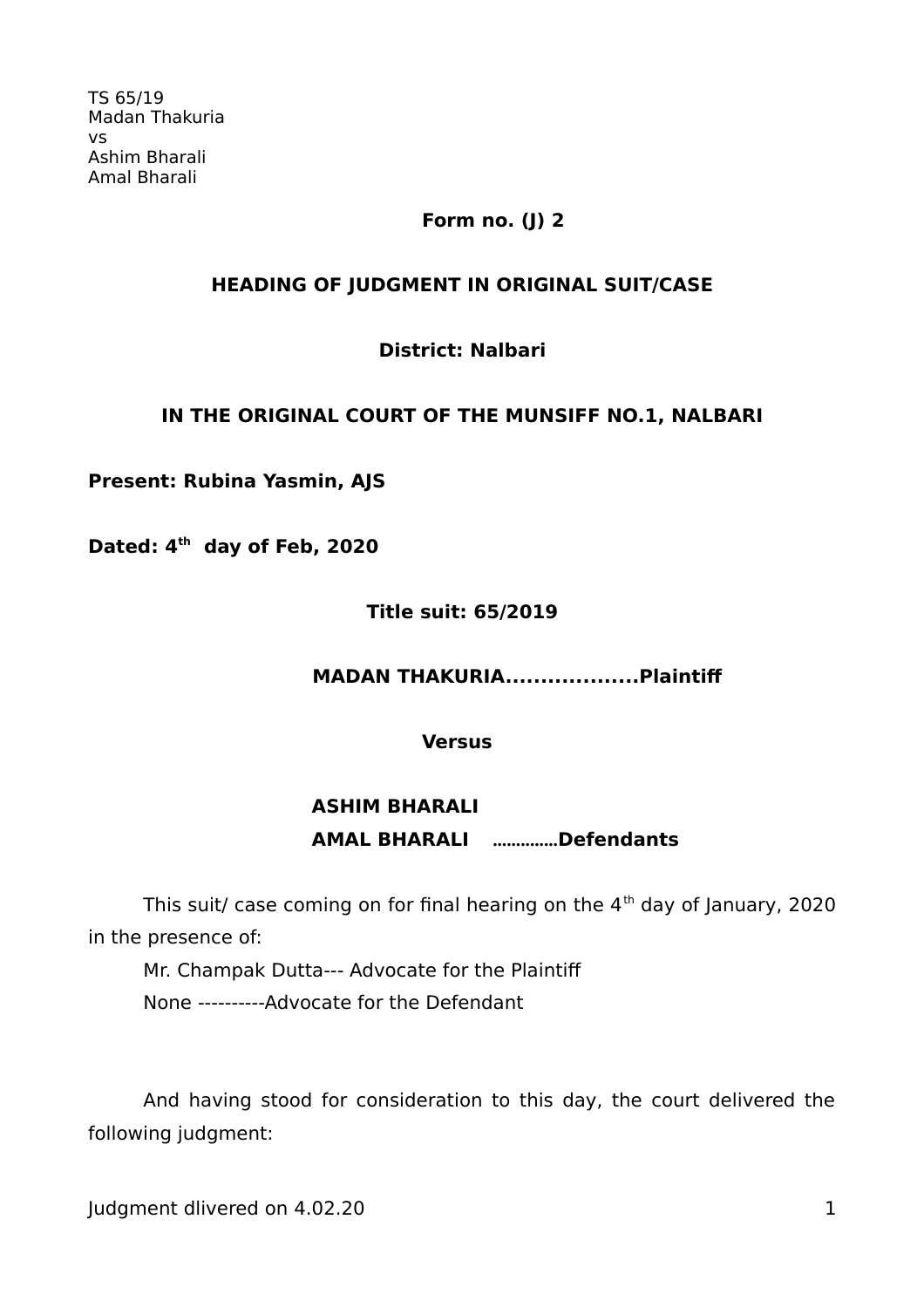### **JUDGMENT**

This is a suit for specific performance of contract and injunction.

1. The plaintif's suit in brief is that, plaintif and defendant are from the same village. Defendant no. 1 and 2 are two borthers and sons of late Punya Bharali. After the death of late Punya Bharali the defendants became the sole owner of their father's land. Plaintif stated that in the month of october 2016 plaintiff came to know that defendants are intending to sell the scheduled land to prospective purchaser. As he resides in the same village so the plaintif showed his willingness to purchase the said land. Accordingly, the plaintif and defendant after negotiation executed a written sale agreement on 02.11.16 fixing the total consideration of the entire land at Rs 1,40,000/- only and that the plaintif has paid the entire consideration amount to the defendant on the date of agreement itself and the defendat has acknowledged the same in the said agreement and plaintif was then handed over the possession of the land. The plaintif since then started living in the suit land by constructing chali house. Thereafter plaintif on several dates went to defendant's house for obtaining sigantures for land sale permission but failed. Thereafter he on several occassion requested the defendants to supply him the relevant documents for obtaining sale permission but in vain. Later he sent a pleader's notice requesting the defendant to do the needful but he did not respond. Again on 15.02.19 he sent a pleaders notice to take the necessary steps within 7 days but he did not pay any heed to it. When plaintiff tried to meet defendant he threatened plaintiff to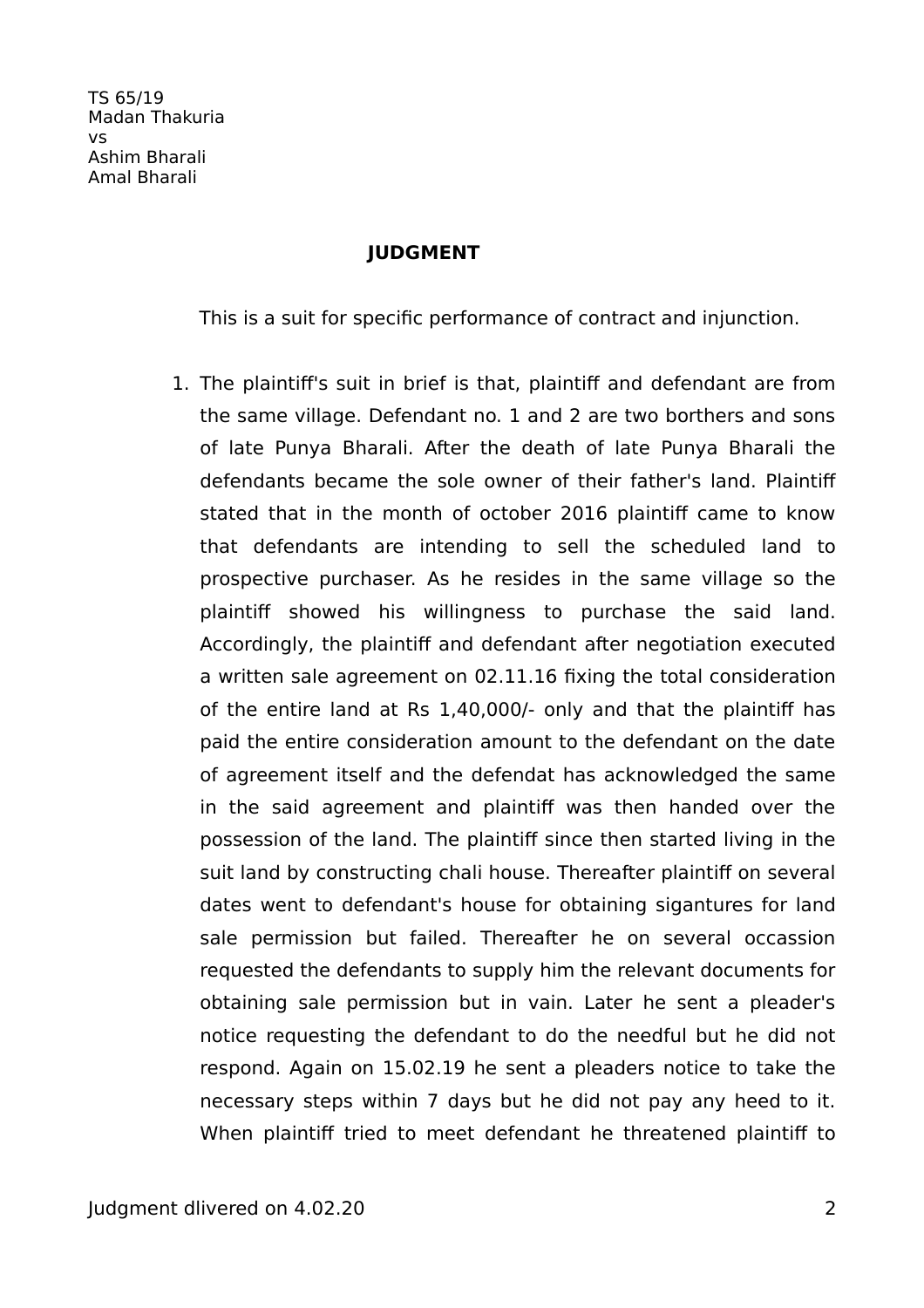> evict him from the suit land by selling the same at a higher consideration. Thus plaintif stated that he has performed his part of the contract but defendant failed to do their part of contract and hence filed this suit praying to direct the defendant to execute a proper sale deed in respect of the suit land and have the same duly registered.

- 2. The defendant no. 1 & 2, after receiving notice, did not appear before the Court and hence, case proceeded ex-parte against them.
- 3. Since there is no written statement I have framed following points for determination:
	- a. Whether the plaintiff is entitled to the decree as prayed for?
	- b. To what other relief(s), the plaintif is entitled to?
- 4. The plaintif has submitted evidence of 4 Pws and other relevant documents for establishing his claim.
- 5. Both the points for determination are taken together for the sake of convenience
- 6. In order to decide whether plaintif is entitled to the decree it is essential first to decide as to whether the plaintif has performed his part of contract as it is a case for specific performance of contract. To establish his claim, Plaintif has furnished the agreement for sale as exhibit- 1, pleaders notice as exhibit 3 and 4. Perusal of the agreement it reveals that plaintiff on payment of consideration of Rs 1,40,000 was handed over the possession by the defendants. But plaintif averred that later defendant did not take any steps for obtaining sale permission and execution and registration of sale deed. Perusal of the exhibit 1 it is seen that it is written as land sale deed. Even if it is considered as unregistered sale deed it is well admissible in evidence in case of specific performance of contract as held by Hon'ble Apex court in **S**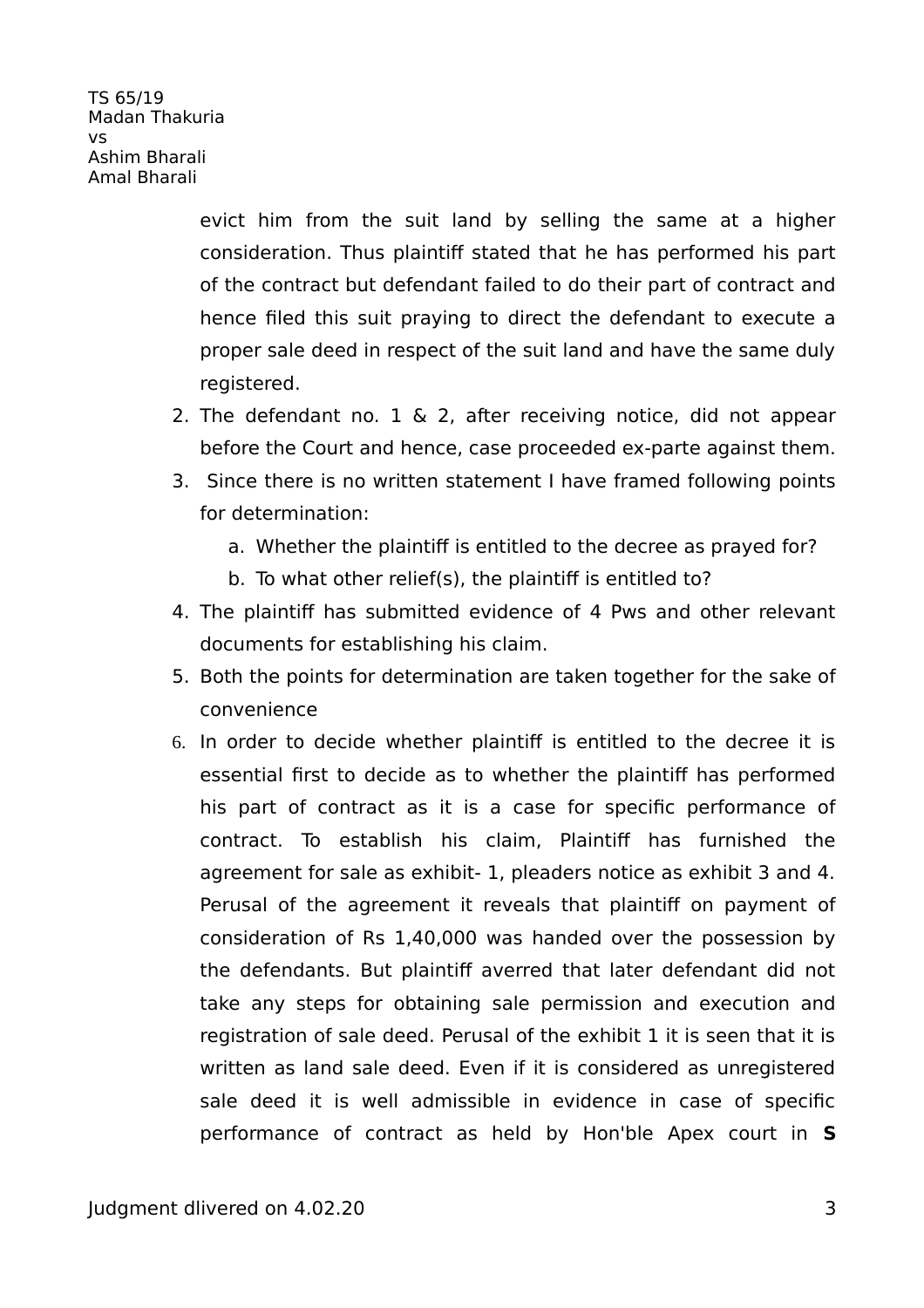> **Kaladevi v V.R. Somansundaram & Ors reported in (2010) 5 SCC 401.** Further, Defendant on receiving of pleader's notice also did not pay any heed. The pleaders' notice dated 12.06.18 and 15.02.19 also reveals that plaintif has clearly stated that he has paid Rs 1,40,000 as consideration for purchase of the suit land and requested the defendant to do his part of contract that is to obtain sale permission and execute the registered sale deed. Moreover, Pw 2, 3 and 4 have corroborated the same as Pw 1. Among them Pw 2 and 3 are the witnesses to the Exhibit 1. Thus plaintif has been able to establish by preponderance of probability that indeed he has performed his part of contract. Since the defendant has failed even to obtain the permission to execute the sale and that plaintif has already done his part of contract hence plaintif is entitled to the decree as prayed for.

Accordingly point no. A and B are decided in favour of the plaintif.

### **Order**

In view of the discussions made above the plaintif is entitled for a decree of specific performance of contract dated 02.11.16 and the defendant are directed to execute a registered sale deed for the suit land as described in the schedule of the plaint.

Prepare a decree accordingly.

The plaintifs' suit stands decreed ex-parte with costs.

Given under my hand and seal of this court on this  $4<sup>th</sup>$  day of February, 2020.

Munsiff No. 1 Nalbari